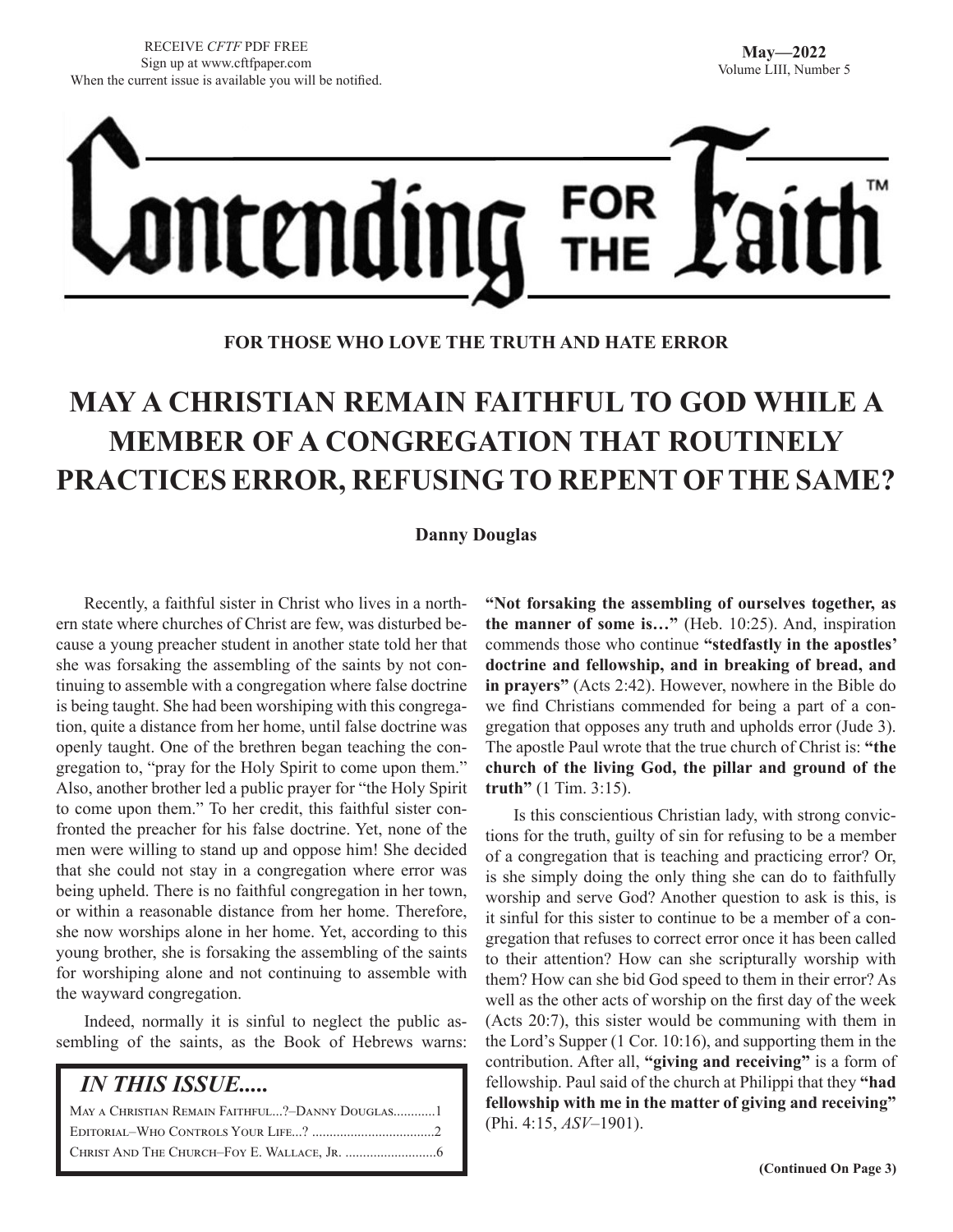

### **David P. Brown, Editor and Publisher dpbcftf@gmail.com**

*COMMUNICATIONS received by CONTENDING FOR THE FAITH and/or its Editor are viewed as intended FOR PUBLICATION unless otherwise stated. Whereas we respect confidential information, so described, everything else sent to us we are free to publish without further permission being necessary. Anything sent to us NOT for publication, please indicate this clearly when you write. Please address such letters directly to the Editor David P. Brown, 25403 Lancewood Dr. 77373 or dpbcftf@gmail.com. Telephone: (281) 350-5516.*

### *FREE—FREE—FREE—FREE—FREE—FREE*

*To receive CFTF free, go to www.cftfpaper.com and sign up. Once done, you will be notified when the current issue is available. It will be in the form of a PDF document that can be printed, and forwarded to friends.*

#### **SUBSCRIPTION RATES FOR THE PAPER EDITION**

*Single Print Subs: One Year, \$25.00; Two Years, \$45.00. NO REFUNDS FOR CANCELLATIONS OF PRINT SUBSCRIPTIONS.*

## **ADVERTISING POLICY & RATES**

*CONTENDING FOR THE FAITH exists to defend the gospel (Philippians 1:7,17) and refute error (Jude 3). Therefore, we advertise only what is authorized by the Bible (Colossians 3:17). We will not knowingly advertise anything to the contrary and reserve the right to refuse any advertisement.*

*All setups and layouts of advertisements will be done by CONTENDING FOR THE FAITH. A one-time setup and layout fee for each advertisement will be charged if such setup or layout*  is needful. Setup and layout fees are in addition to the cost of *the space purchased for advertisement. No major changes will be made without customer approval.*

*All advertisements must be in our hands no later than one month preceding the publishing of the issue of the journal in which you desire your advertisement to appear. To avoid being charged for the following month, ads must be canceled by the first of the month. We appreciate your understanding of and cooperation with our advertising policy.*

*MAIL ALL SUBSCRIPTIONS, ADVERTISEMENTS, AND LET-TERS TO THE EDITOR, 25403 Lancewood DR, Spring, Texas 77373. COST OF SPACE FOR ADS: Back page, \$300.00; full page, \$300.00; half page, \$175.00; quarter page, \$90.00; less than quarter page, \$18.00 per column-inch. CLASSIFIED ADS: \$2.00 per line per month. SETUP AND LAYOUT FEES: Full page, \$50.00; half page, \$35.00; anything under a half page, \$20.00.*

*CONTENDING FOR THE FAITH is published bimonthly. 25403 Lancewood Dr., Spring, Texas 77373 Telephone: (281) 350-5516.*

> **Ira Y. Rice, Jr., Founder August 3, 1917–October 10, 2001**

# *Editorial...*

# **WHO CONTROLS YOUR LIFE, THE DEVIL OR GOD?**

The truth Peter stated in 1 Peter 5:8 continues to be as needful and relevant today as when it was written. Peter wrote to Christians saying: **"Be sober, be vigilant; because your adversary the devil, as a roaring lion, walketh about, seeking whom he may devour"** (1 Pet. 5:8). Although Satan **"walketh about, seeking whom he may devour"** and will until the end of time, God has provided a way for Christians to escape his clutches. Regarding that fact, James wrote, **"Resist the devil, and he will flee from you"** (Jam. 4:7). Today, Satan has no power to possess people unless we permit him to do it. Regarding Satan's manner of possessing or controlling people today, Paul wrote,

**There hath no temptation taken you but such as is common to man: but God is faithful, Who will not suffer you to be tempted above that ye are able; but will with the temptation also make a way of escape, that ye may be able to bear it** (1 Cor. 10:13).

In exercising his power to destroy us, God has limited Satan's power, or influence, or impact on us. He cannot directly and immediately possess people against their will. Even in his attack on Job, God limited Satan's power over Job—God prohibited him from taking Job's life.

The foregoing being said, the Bible teaches a difference between Satan's work through people who are demon possessed against their wills to the end that the demons control them, and the manner whereby Satan works to control people today.

#### **WHAT ARE DEMONS OR UNCLEAN SPIRITS?**

Before we continue to answer the question that serves as the title of this piece, an attempt to explain what demons or unclean spirits are is in order. Although it is an interesting and somewhat lengthy study, a complete study of demons/ unclean spirits is not intended or called for here. Suffice to say that one of the more plausible explanations of what they are comes from the Jews, some of whom thought they were spirits of dead wicked men who were permitted to leave the Hadean world to wander in the earth, possessing people as described in the New Testament.**\***

In His earthly ministry, Christ cast such spirits out of people possessed by them. Notice the following account of Jesus casting out the demons in the land of the Gadarenes. The demons talked and exercised themselves by controlling the man they possessed (Mark 5:1-20; Mat. 8:28-34; Luke 8:26-29). In casting them out of the man, Jesus proved His power over evil in the spirit world. Upon their request, our Lord permitted the demons to enter into a swine herd, and

**(Continued Middle Of Page 4)**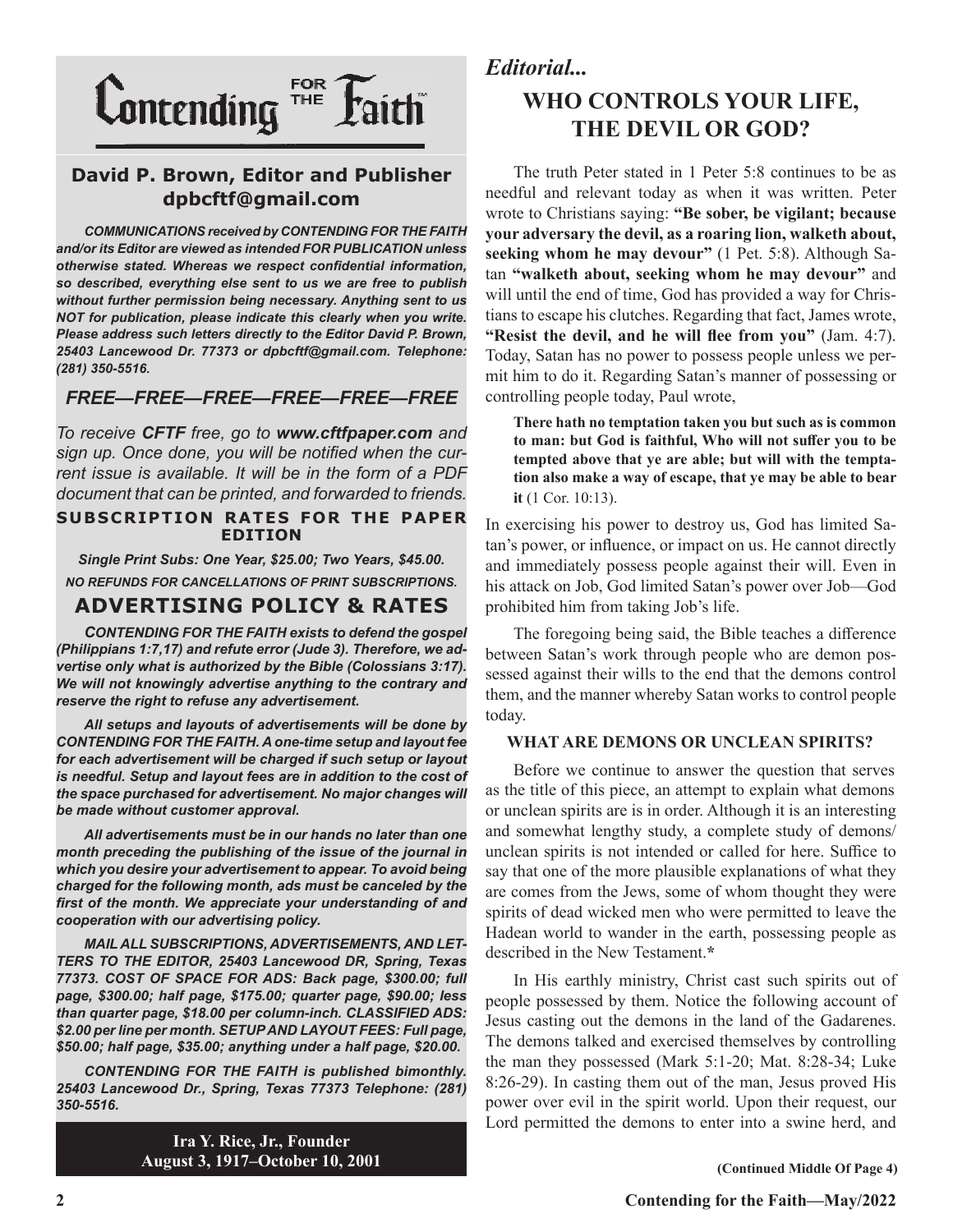#### **SOME ATTEMPTS TO DEFEND REMAINING A MEMBER OF A CHURCH THAT "ABIDETH NOT IN THE DOCTRINE OF CHRIST"**

If it is the case that a faithful saint is not to bid God speed to a teacher who **"transgresseth, and abideth not in the doctrine of Christ,"** would this principle not hold true of an entire congregation that **"transgresseth, and abideth not in the doctrine of Christ"**? In answer to this question, let us consider the injunction and warning from God, delivered by the apostle John:

**Whosoever transgresseth, and abideth not in the doctrine of Christ, hath not God. He that abideth in the doctrine of Christ, he hath both the Father and the Son. If there come any unto you, and bring not this doctrine, receive him not into your house, neither bid him God speed: For he that biddeth him God speed is partaker of his evil deeds** (2 John 9-11).

In an attempt to defend assembling with a congregation that upholds false doctrine, the point is often made that there are no perfect congregations, and the church at Corinth is given as an example. It is true that Paul did not command the faithful saints at Corinth to depart from the congregation, although there were sins there (cf. 1 Cor. 1:10; 3:3; 5:1-2). However, he did give them instruction as to how to deal with them. He commanded them, **"in the name of our Lord Jesus Christ,"** to correct their errors (cf. 1 Cor. 1:10; 5:3-5). In fact, they did repent of these things, as he later wrote to them:

**Now I rejoice, not that ye were made sorry, but that ye sorrowed to repentance: for ye were made sorry after a godly manner, that ye might receive damage by us in nothing. For godly sorrow worketh repentance to salvation not to be repented of: but the sorrow of the world worketh death. For behold this selfsame thing, that ye sorrowed after a godly sort, what carefulness it wrought in you, yea, what clearing of yourselves, yea, what indignation, yea, what fear, yea, what vehement desire, yea, what zeal, yea, what revenge! In all things ye have approved yourselves to be clear in this matter** (2 Cor. 7:9-11).

Herein lies the distinction between a congregation where a faithful saint may continue to worship God acceptably, and one where he or she may not do so. One is a faithful congregation and the other is not!

#### **THE DIFFERENCE BETWEEN THE FAITHFUL AND THE UNFAITHFUL**

There is a great difference between a congregation that has problems, but is willing to listen to God's Word and deal with them accordingly, and one that continues to teach and practice error, disregarding what the Word of God teaches. The congregation that is striving to grow stronger and to overcome sin is a faithful congregation. However, one that simply overlooks sin and does not address it according to the

Scriptures is not a faithful congregation.

This principle is also seen in the children of God who are striving to obey God's Word, for when they sin they give all diligence to make things right by repentance and confession of their sin(s) (cf. 1 John 1:7-9; 2:1-3). Yet, there are members of the body of Christ who either live in willful sin or simply dismiss a transgression of which they are guilty without Scriptural efforts to correct it. The former is an example of faithful saints who are in fellowship with God and have the blood of Christ actively working in their behalf (1 John 1:5-7). The latter is an example of an unfaithful member who is outside of fellowship with God and thus, denied the cleansing blood of Christ (1 John 1:6-7). He is guilty of **"the sin unto death,"** a sin an erring church member will not confess (1 John 1:9; 5:16).

The same is true of preachers and elders. When a sound preacher becomes mindful of error in the church, he will teach on the matter and rebuke it before the Lord's people (2 Tim. 4:1-2). Remember the declaration of the prophet Isaiah regarding the same: **"Cry aloud, spare not, lift up thy voice like a trumpet, and shew my people their transgression, and the house of Jacob their sins"** (Isa. 58:1). In like manner, faithful elders will not simply let the preacher "take all the heat," but will stand up against the sin(s) themselves. Paul declares that the following is the work of a true elder: **"Holding fast the faithful word as he hath been taught, that he may be able by sound doctrine both to exhort and to convince the gainsayers"** (Tit. 1:9). However, this aspect of being an elder is often ignored when considering the work and qualifications of elders! Nonetheless, it is an essential work that elders must do to please the Lord, and that they must do to properly tend, feed, oversee, and watch out for the flock of God (1 Pet. 5:1-3; Acts 20:28-32; Heb. 13:17). Faithful brethren will rise up and deal with "sin in the camp" whenever it arises, even if it involves an elder: **"Them that sin rebuke before all, that others also may fear"** (1 Tim. 5:20). Those who are faithful to God will not stand by and let evil, like a raging fire, engulf the congregation, but will stand against it, as God's Word demands!

On the one hand, one may stay and work with a congregation that respects the authority of Christ and strives to overcome its shortcomings. On the other hand, one must not tarry among a group of people who persist in having their way over God's way. If one remains in such a people for an extended period of time, he/she will reap the bitter fruits of the evil, leavening influence that Paul warned about: **"Your glorying is not good. Know ye not that a little leaven leaveneth the whole lump?"** (1 Cor. 5:6; cf. Gal. 5:9).

#### **MAY A FAITHFUL SAINT WORSHIP ALONE ON THE LORD'S DAY?**

With the tide of apostasy continuing to rise throughout the Lord's church today with no faithful congregations in many places, it has become necessary for many faithful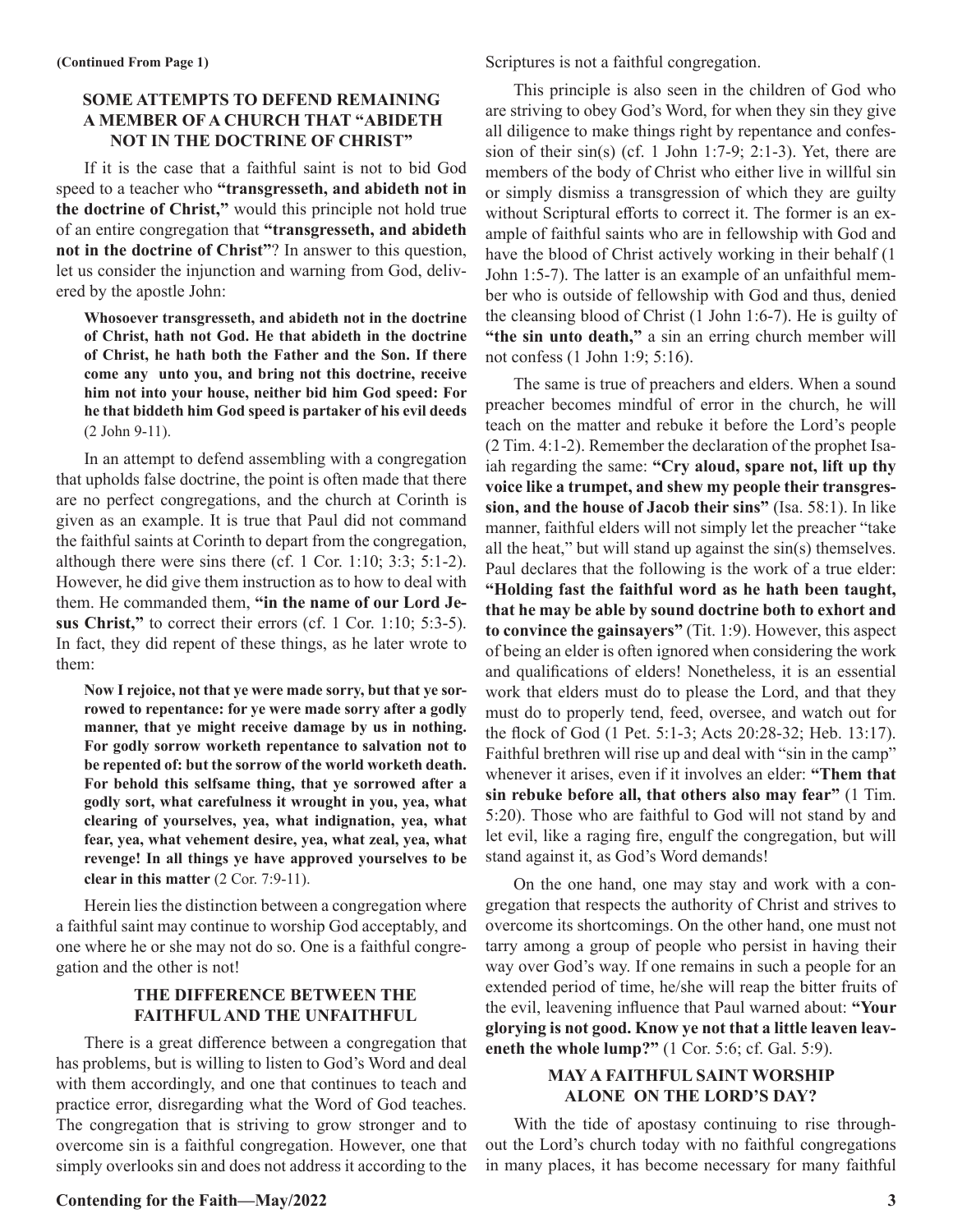children of God to worship alone at home. They refuse to compromise the truth of the gospel (Gal. 2:4-5), but their diligent efforts to find a faithful congregation have failed. Should these precious followers of Christ be considered unfaithful because they refuse to assemble with those who are not standing for the truth? Absolutely not! Was the apostle John in error when he was exiled alone on the isle of Patmos **"on the Lord's day"** (Rev. 1:9-10)?

It seems that some would even pressure a devout believer to the point of violating their own conscience, so long as they assemble somewhere with a group that calls itself the "church of Christ," even if they are not upholding New Testament Christianity! Paul said: **"…for whatsoever is not of faith is sin"** (Rom. 14:23).

Furthermore, we do not have authority from God to fellowship those who refuse to correct sin and false teaching in their midst. We can only fellowship those who are in fellowship with God in order to maintain fellowship with Him. To do otherwise is to forfeit fellowship with the Lord Himself:

**This then is the message which we have heard of him, and declare unto you, that God is light, and in him is no darkness at all. If we say that we have fellowship with him, and walk in darkness, we lie, and do not the truth: But if we**  **walk in the light, as he is in the light, we have fellowship one with another, and the blood of Jesus Christ his Son cleanseth us from all sin** (1 John 1:5-7).

 We are to have "no fellowship with the unfruitful works **of darkness, but rather reprove them"** (Eph. 5:11)! The Lord does grant **"space to repent"** (Rev. 2:21). Yet, when brethren stubbornly uphold damnable heresies (2 Pet. 2:1-3) and hold to sin without any effort whatsoever to be taught, it is time to **"come out from among them."** Paul declares: **"…from such withdraw thyself"** (cf. 1 Tim. 6:3-5).

At Mount Sinai, Moses came down from the mountain and discovered the worshipers of the golden calf. They were given the opportunity to come to the Lord's side, when Moses said: **"Who is on the LORD's side? let him come unto me"** (Exo. 32:26). However, many refused and were destroyed that day. Some would have us to go to the side of Satan as if the plea is made: "Who is on Satan's side?" They will stay and worship the "golden calf." No matter what the cost, let us stand on the side of Christ. **"If God be for us, who can be against us?"** (Rom. 8:31b).

> **—704 Azalea Dr. Mt. Pleasant, TN 38474**

ttttttttttttttttttttttttttttttttttttttttttttttttttttttttttttttttttttttttttttttt

**(Editorial, Continued From Page 2)**

their presence in them caused the swine to run into the sea and drown (Mark 5:1-16).

It is thought that such spirits desired to be in a body. Thus, back on earth, they possessed people. Notice that when the Lord cast them out of the man, they desired to go into animal bodies rather than be without a body, which, therefore, lends support to such evil spirits or demons being the spirits of wicked men who once were in their own fleshly bodies and, thus, desire the same again. Even the apostle Paul by inspiration described the spirits of the faithful outside of their bodies as being **"naked"** (2 Cor. 5:3). Thus, Paul looked for the time when he and all the saints would be clothed in a glorified body fit for heaven (2 Cor. 5:4). As is the case of the foregoing noted miracle, the New Testament records many miracles, the design of which proved Jesus to be who He claimed to be, and that the Word spoken by His apostles and prophets was from God (John 20:30, 31; Notice that the apostles possessed the same miraculous power by which they proved their message came from God and not man, Acts 16:1-18; 19:11, 12ff; Mark 16:17-20; 2 Cor. 12:12).

Admittedly, there is much we cannot know about demon possession. But we can know what the Bible reveals about the same. Demons were personally present during the days of our Lord's earthly ministry and during the work of the apostles of Christ, directly causing problems in and for those they personally and directly possessed. However, at the same time the Holy Spirit also dispensed miraculous power to men

to control the demons. In the Holy Spirit's miraculous control of the demons, the Word of God was confirmed to be from God and not from any other source (Mark 16:20; Heb. 2:2, 3).

#### **AN IMPORTANT PROPHECY**

After speaking of the day of the fountain for sin being opened in Jerusalem, God further spoke through the prophet saying: **"And I will cause the prophets and the unclean spirits to pass out of the land"** (Zec. 13:2). The inspired New Testament prophets continued working miracles, confirming their Word to be of Divine origin, until the Word of God was fully revealed and written. Obviously Zechariah's prophecy dealt with the time when the revelation of God's Word to man would be complete. Thus, the need for a direct operation of the Holy Spirit upon the apostles and prophets for the express purpose of furnishing them directly and infallibly with God's revelation to mankind ceased. And, as noted previously, the Holy Spirit confirmed their Words to be of divine origin by the miracles they worked.

It is the coordinating conjunction **"and"** in Zechariah's prophecy that tells us that the presence of demon or unclean spirit possession of people against their will ceased when the miracles ended. Whenever the prophets passed out of the land so did the unclean spirits (Zec 13:2). Therefore, demon possession ceased when the miraculous gifts of the Holy Spirit ceased. Hundreds of years before the fact, that is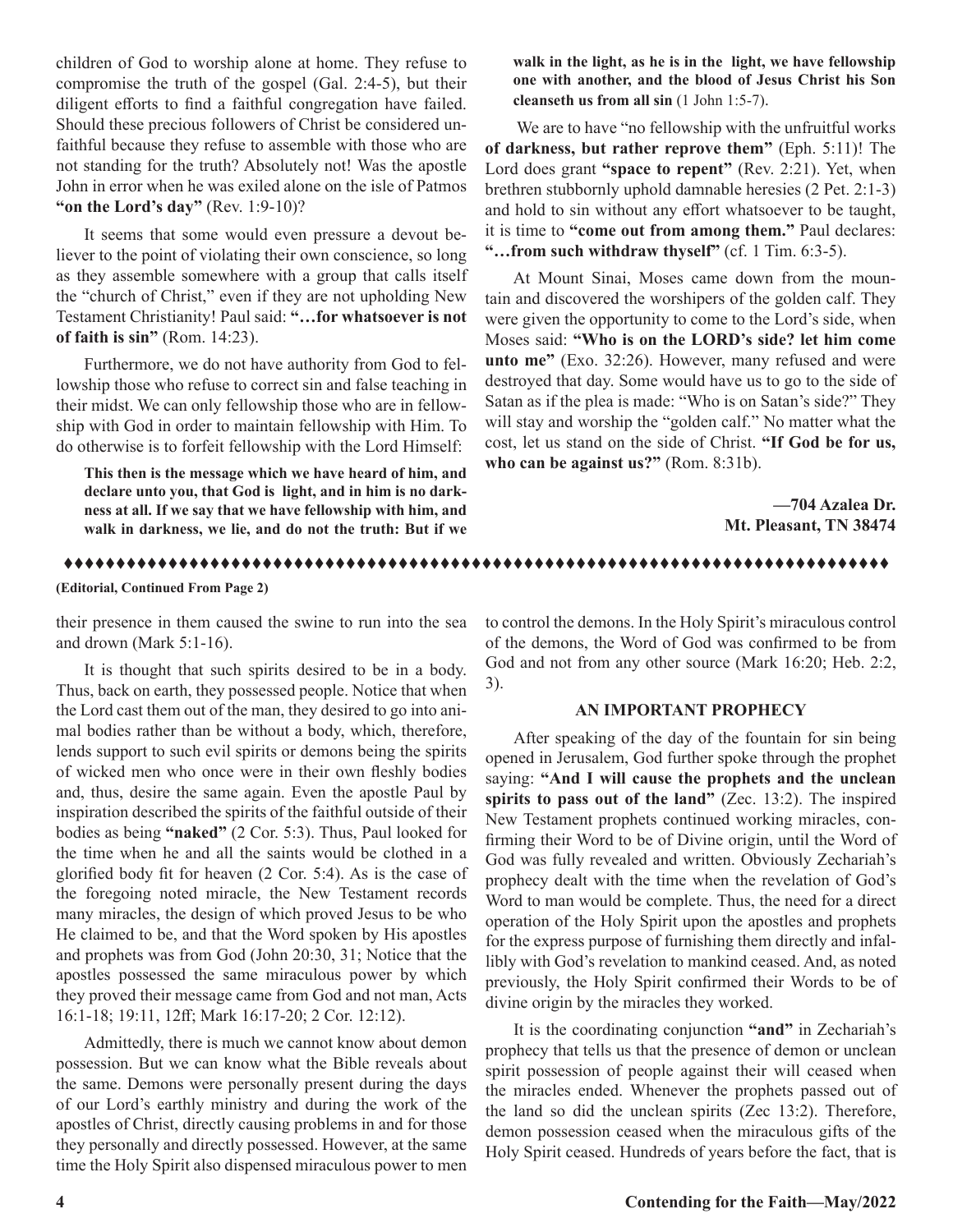exactly what the Holy Spirit through the prophet Zechariah wrote concerning the cessation of miracles and demon possession. Of course, this was long before Christ came to earth and before the church was established. If we can determine when miracles ended, we can also know when demon possession ended. Whatever else the Bible says concerning demon possession it must be seen in the light of Zechariah 13:2 both miracles and demon possession ended at the same time.

#### **WHAT POWER DOES SATAN HAVE TO DESTROY US AND HOW IT WORKS**

Our Lord and Savior Jesus Christ in His marvelous redemptive work on earth solved the sin problem for mankind. In so doing, He also limited Satan's power to destroy us. Indeed, the devil continues to work today, always seeking to destroy men, but he does this by lies and not through a direct possession of one's human body or through an evil spirit. Satan's lies take various forms—false religious doctrines, false philosophies, deceitful works of various kinds, dishonest people, and so on (1 Tim. 4:1, 2; Eph. 4:14). The devil always appeals to us in his efforts to get us to sin through the lust of the flesh, the lust of the eyes, and the pride or vain glory of life (1 John 2:16). This is what he did successfully with Eve in the Garden of Eden and attempted the same with Jesus but was unsuccessful (Gen. 3:1-7; Mat. 4:1ff). Without a proper knowledge of the Bible and our willingness to always obey God regardless of the cost to us, we will not recognize Satan's efforts to get us to sin and we will fall for his lies.

We must remember that when the devil takes control of one by causing that person to sin, he does not do so directly and against the person's will. This is what Paul taught when he wrote to the church at Rome about the work of Satan to destroy us. **"Know ye not, that to whom ye yield yourselves servants to obey, his servants ye are to whom ye obey; whether of sin unto death, or of obedience unto righteousness?"** (Rom. 6:16). As Jesus taught, **"By their fruits you shall know them"** (Mat. 7:20). Those who belong to Satan are those who by their own free will do his bidding on earth! Satan's servant may be highly respected mayors of cities, presidents of nations, prime ministers, monarchs, teachers, family members, members of His church, your friends, etc, but they are Satan's servants—under his control, having believed and obeyed a lie(s).

On the basis of one's proper study and understanding of the Bible, God through His Son's gospel comes into our lives as we are obedient to His will, whose will is found only in the New Testament of His Son (Heb. 4:12; 5: 8, 9; Jam. 1:25; Eph. 6:17; Luke 8:11; Rom. 1:16; 1 Cor. 15:1-4; John 12:48). Therein, God has promised through the apostle John, **"If a man love me, he will keep my Words: and my Father will love him, and we will come and make our abode with him"** (John 14:23). We know we love God only when our love for Him leads us to obey Him—in doing what He said, in the way He said it, and for the reason(s) He said it (Ecc. 12:13, 14; 2 John 8-11). On the other hand, if through

our lusts we invite the devil into our lives by believing and obeying his lies, regardless of the form they take, rather than believing and obeying the gospel, we are under the control of Satan. But in either case, by our own free will, we permit either God (through our obedience to the truth—John 8:31, 32; 17:17), or Satan (by believing and obeying a lie(s)—2 The. 2:10-12; Rom. 1:25) to control us.

However, the devil can be rejected because we retain our free will. We reject Satan by turning to the Word of God, understanding it, believing it, and obeying it. This is far different from the demon possession that was destroyed by the miraculous power of Jesus, His apostles, and those brethren who had received miraculous gifts through the imposition of apostolic hands. With the completion of the New Testament of Christ, the death of the apostles of Christ, and those on whom they laid their hands to impart miraculous gifts, miracles ceased, and with their cessation demon possession also terminated. Thus, it came to pass as Zechariah said long before the fact, **"And I will cause the prophets and the unclean spirits to pass out of the land"** (Zec. 13:2).

Since the first Pentecost day following the ascension of Christ to heaven, God has located His power to save mankind from sin in the gospel of Jesus Christ (Rom. 1:16). Thus, the power of God to save people is to be preached to the whole creation (Mark 16:15). There are no demons to possess anyone as the Bible records at one time they did. However, God expects us to use our time on earth to find Him, learn His Son's gospel, believe, and obey it, living faithful to Him during our sojourn on earth, no matter the sacrifices we must make to do so (John 12:48; 2 The. 1:6-10; Heb. 5:9; 2 Pet. 3:9; 1 Cor. 15:58; Rev. 2:10). Indeed, He is not far from any of us and He wants to be found (Acts 17:26-28; Mat. 6:33; 7:7).

The only way Satan can cause men to sin today is by getting them to believe and obey lies. Thus, man must not only cooperate with God to be saved, but he must also cooperate with Satan to be lost—he must will himself to obey God or will himself to obey Satan. The person truly seeking God will not only love God with all he has and is (Mat 22:37), but he will also love God's truth, abiding continually therein (1 John 2:21), hating all things contrary thereto (Psa. 119:128; John 8:31, 32; 14:15; 17:17). We close with these marvelous words of the Psalmist and the writer of Proverbs respectively, **"Thy word is a lamp unto my feet, and a light unto my path"** (119:105), and "**For the commandment is a lamp; and the law is light; and reproofs of instruction are the way of life"** (6:23).

#### **END NOTE**

**\***https://www.jewishvirtuallibrary.org/dibbuk-dybbuk, Accessed May 5, 2022)

#### **—David P. Brown, Edito**r

#### **Contending for the Faith—May/2022 5**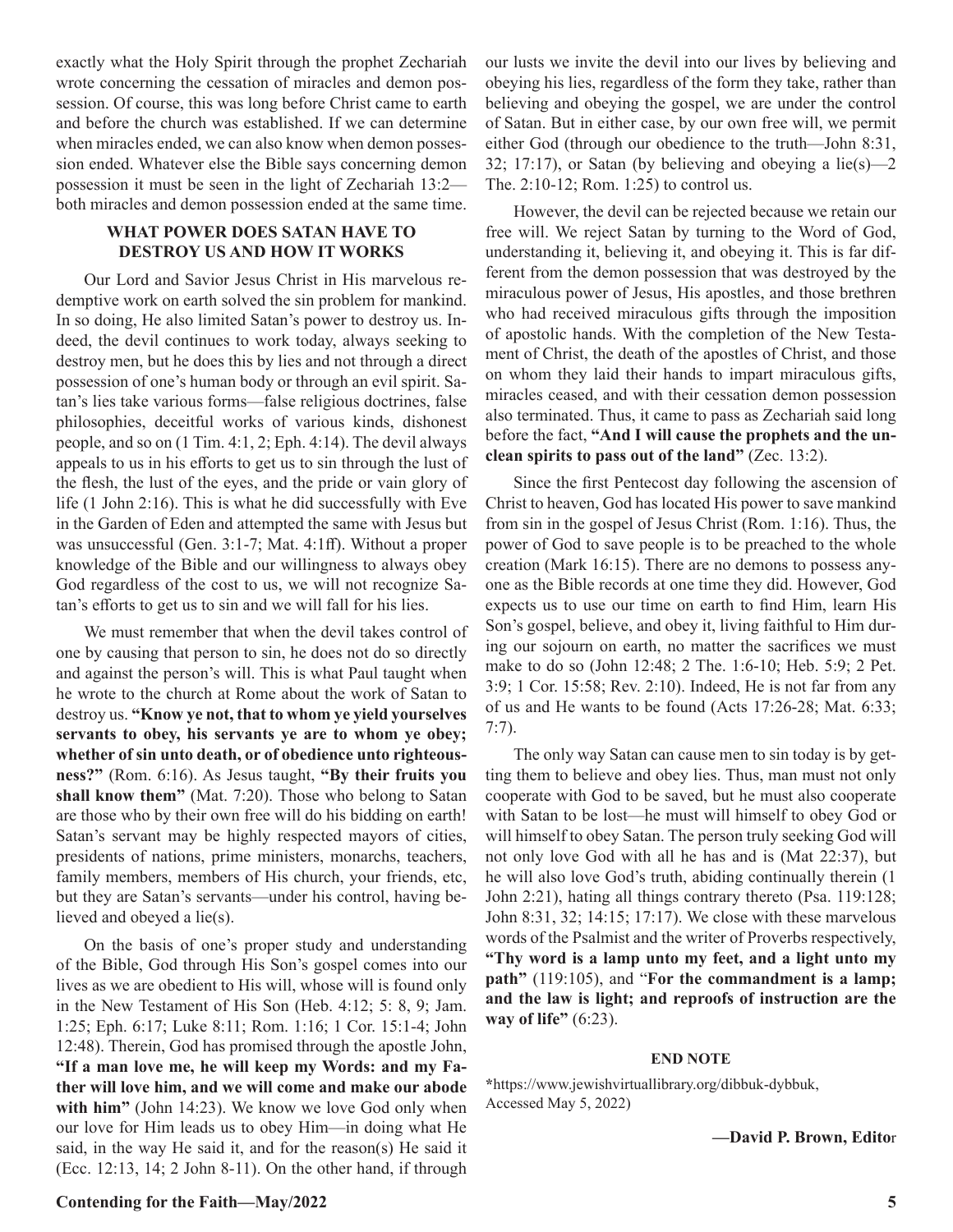# **CHRIST AND THE CHURCH**

#### **Foy E. Wallace, Jr**

**"Can a maid forget her ornaments, or a bride her attire? Yet my people have forgotten me days without number. Why trimmest thou thy way to seek love? ... Why gaddest thou about so much to change thy way?"** (Jer. 2:32-37).

Mankind is eternally prone to forget. We forget the things that should be remembered and we remember the things that should be forgotten. And the tendency is to drift away from those things that have anchored us to the right and shielded us from the wrong. Politically, there is a definite trend away from our true and tried constitution. Socially, there is a casting down of sacred standards. Religiously, the drift away from the Bible has turned into a tide. Things once sacred are being forgotten and abandoned. Once upon a time a divorced person would hardly be admitted into respectable society; but to marry and remarry several times is now the surest and quickest way to be galvanized into social notoriety and public attention. Once a cigarette-smoking, liquor-drinking woman would have been scorned; today in public places, hotel lobbies, restaurant, drug stores, and streets, we behold our women with cigarette in one hand and the liquor glass in the other. We can but pity the next generation. It is time to pray, "God save our children."

Remember—that is a word of frequent mention in the Bible. Moses said to the children of Israel when he brought them out of Egypt—remember. Through forty years of wilderness wanderings he lifted up his voice of tearful pleading against their departures, but they were forgetful, and drifted. God raised up prophet after prophet to call them back through all their national life—yet they wandered. And today God calls upon the church to remember.

#### **THE GADDING BRIDE**

In the Old Testament, Israel was God's bride. God loved and cherished Israel—but Israel forgot God and became an unfaithful bride. Jeremiah rebuked her infidelity. **"Why gaddest thou about so much to change thy way?"** he said. **"Why trimmest thou thy way to seek love?'** he asked. One of the most forbidding things a woman can do is to gad about—go around from one place to another, in pursuit of pleasure or entertainment. Everybody knows that a gadding, skylarking woman is bound to lose interest in her husband and her home, and is not satisfied with interests and affection of her husband; she trims her way to seek love in new adventures. Beware of the gadding bride! She is up to no good thing. So it is with the Church. Has the church gone gadding—left God for worldly things? As Israel was God's bride in the Old Testament, the church is Christ's bride in the New Testament. Paul says, for Christ, **"I am jealous over you with godly jealousy: for I have**  **espoused you to one husband, that I may present you as a chaste virgin to Christ"** (2 Cor. 11:2). Jeremiah charged that God's bride had forgotten Him. Can the maid forget her ornaments? Never did. Does a flapper forget her vanity case? Does a bride forget her attire? Who ever heard of a woman, no matter how long married, who has forgotten her wedding dress. She may want to forget the man she married, but she does not want to forget the dress she married in. When does the church forget her attire—in fact, what is the attire of the church? Why, friends, the attire of the church consists of those characteristics that make a scriptural New Testament church. The church forgets her attire when she, by gradual departure, abandons these New Testament characteristics. Let us name them.

#### **DIVINE ORGANIZATION**

We are living in a world of organizations. In religion, they are called denominations. But in the New Testament the church is the one and only divine body. Christ is the Head and all the saved in the aggregate, those who have been baptized, who have obeyed the gospel, are the members. The church is referred to in the New Testament in two senses: first, the whole church, composed of all the saved on earth— **"Upon this rock I will build my church"** (Mat. 16:18); second, the local church, composed of all the saved in a certain place—**"Unto the church of God which is at Corinth"** (1 Cor. 1:2). Now, a denomination cannot qualify for either of these definitions. A denomination has been properly defined to be a religious organization smaller than the whole church, but larger than the local church. Now, is that not correct? No denomination claims to have in its fold all the saved. They tell us that there are saved people in all the denominations. Well, then, the denomination is smaller than the whole church. But the denomination is made up of all the local churches of its particular faith and order. One Methodist church would not be called the Methodist denomination. It is rather made up of all the local Methodist churches tied into the General Conference. The Presbyterian denomination is likewise made up of all Presbyterian churches tied into the synod or General Assembly. The Catholic ecclesiastical order is made up of all Catholic churches the world over tied into the Vatican. And the Baptist fraternity is made up of all such churches of like faith and order holding affiliation with the Association. Thus a denomination is larger than the local church and smaller than the whole church; and since the New Testament presents the church only in the whole sense or the local sense, and the denomination is not the church in either sense, it must follow that the denomination is not the church in any sense. It is both too large and too small to be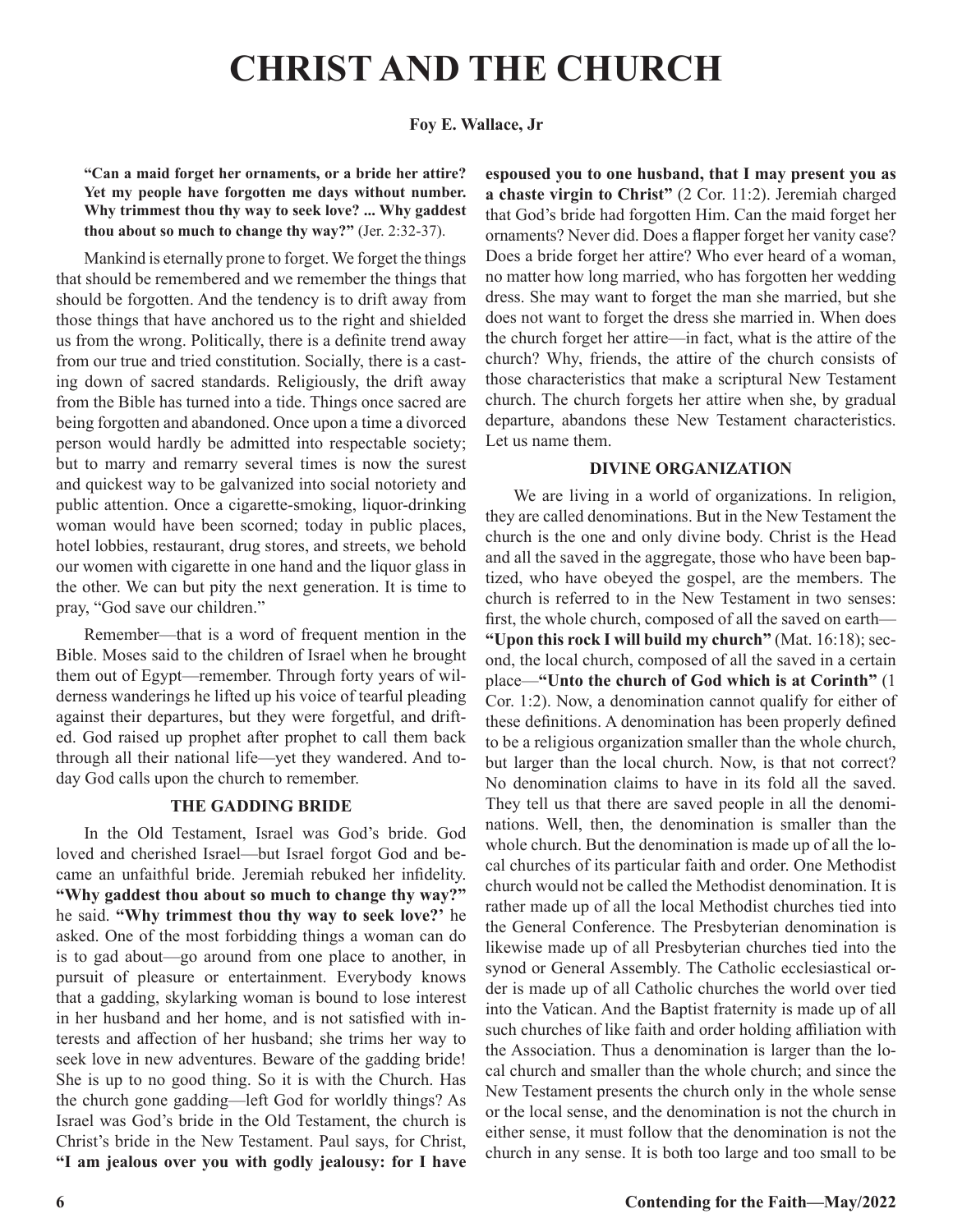scriptural. The church is not a denomination—they are human organizations unknown in the New Testament. They are **"plants which the heavenly father hath not planted"** and they shall be "rooted up."

A preacher was heard to say one time that there is more than one church because the Bible mentioned "the seven churches of Asia." Can you imagine a preacher that ignorant? Who does not know, even a mere tyro in scripture knowledge, that the seven churches of Asia were but congregations of the same faith and order, one each in of the seven different cities of Asia that were named. Yet, friends, there are preachers, yes, actually, preachers (and they are still running loose) who would have people believe the seven churches were seven denominations.

I rode through a mountain town in Tennessee sometime ago and observed a large placard in the windows of the stores announcing, a "unity meeting" with the slogan printed in large letters: "JOIN THE CHURCH OF YOUR CHOICE AND BE BAPTIZED AS YOU PLEASE." And that in the name of religion! Join the church of your choice—as though God has neither church nor choice! Be baptized as you please—as though Jesus Christ never said a word on the how or what of baptism! Friends, such as that is religious profanity. It is a rebellious declaration of independence against the revealed will of God. Yet it is the spirit of denominationalism. The church is the divine organization founded by Jesus Christ. Denominations are human organizations founded by men. The man who wants to be a Catholic needs the Catechism; if a Mormon, the Book of Mormon; if a Presbyterian, the Thirty Nine Articles; if a Methodist, the Discipline; if a Baptist, the Standard Manual of Baptist Churches. But the man who wants to be only a Christian needs only the New Testament. Let us remember the "bride's attire" in the matter of organizations—there is only one in the New Testament.

#### **SOUND DOCTRINE**

There is a light, flimsy sentiment that somebody put into circulation, that it makes no difference what one believes just so he thinks it is all right—just so his heart is right. It's about as rational as saying that it makes no difference what disease one has so long as his health is good! It is not even rational, much less scriptural. According to that, let one be a Mohammedan in Turkey, a Lutheran in Germany, a Catholic in Italy, a Protestant in America—anything according to country or time. What a religion! Yet that is the essence of Protestantism—it is the definition of nothing. Orthodox Protestantism is nothing.

Jesus said **"Ye shall know the truth and the truth shall make you free."** It takes the truth to make men free; and more than that—it takes the knowledge of the truth, for **"ye shall know the truth."** Then it takes the belief of the truth, and the love of the truth, and obedience to the truth. Friends, error will not do—it cannot save. That is why we condemn it so stoutly. A brother said to me, one time, that we should supply the principles of salesmanship in preaching (he was a salesman) and never "knock" or "pan" the other fellow's product, for instance an automobile or a refrigerator, but rather sell the particular one we represented. So he thought we should not condemn other doctrines and things—but just preach the gospel! But he loses his illustration—cause the other automobile will run, the other refrigerator will refrigerate and the other stove will cook—but a false doctrine and a human church cannot save. The illustration breaks down. Paul told Timothy to **"reprove, rebuke, exhort"** two-thirds of what Timothy was commanded to preach was negative—against what is wrong. Reprove error and rebuke the one who teaches it, is the divine charge, and it takes a preacher with more than a jellyfish's backbone to do it.

Sound doctrine means that it takes the same thing to make a Christian today that it took in the New Testament. Jesus said **"He that believeth and is baptized shall be saved"** (Mark 16:15); and Peter said, **"Repent and be baptized everyone of you in the name of Jesus Christ for the remission of sins"** (Acts 2:38); and Luke said of those who **"gladly received the word"** and **"were baptized"** that they were added to the church (Acts 2:41). Man obeys, God adds. **"And the Lord added to the church daily such as should be saved"** (Acts 2:47). Do you ask if one cannot be saved out of the church? I reply, not unless he can be saved when he shouldn't be—for all who **"should be saved"** were added to the church. But only those who receive the word and are baptized are added (Acts 2:41). God adds only those who should be saved; but He adds only those who are baptized; therefore only those who are baptized should be saved. Don't blame me with that, friends, for I did not write the second chapter of Acts. The Holy Spirit had that done.

No man can be in Christ and out of the church, for they are one (Eph. 5:31-33). No man can be saved out of Christ (Acts 4:12). It follows, therefore, that no one can be saved out of the church. **"For the husband is the head of the wife, even as Christ is the head of the church: and he is the saviour of the body."** Friends, Christ and the church are one, and you should not advertise how little you think of His body, the church, by the manner in which you ignore it. Christ and the church! You cannot have one without the other. Now, that is doctrine—sound doctrine—and it is a part of the bride's attire which we should not forget.

#### **PURE WORSHIP**

Ordinances of worship are as divine as items of doctrine. The church is God's temple and He has not appointed me an interior decorator of it—I must accept it as He designed it. The simple ordinances of worship prescribed by the Lord for His worship are: (1) The assembly of the first day of the week; (2) Edification by preaching, teaching, exhortation; (3) The Lord's supper; (4) Prayers; (5) Giving—the contribution; (6) Singing. Vocal music alone characterized the worship of the New Testament church. It is a well known